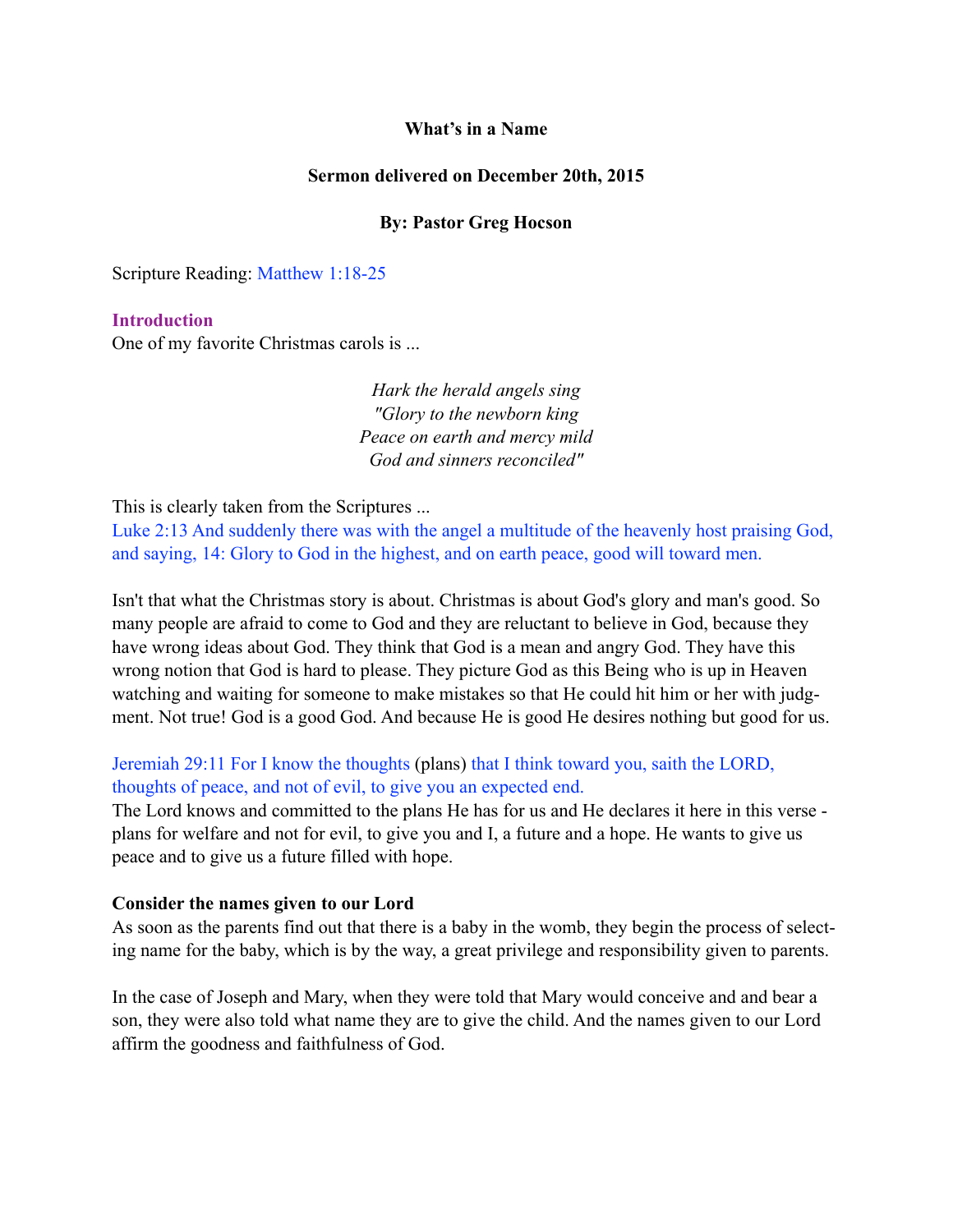Matthew 1:21 And she shall bring forth a son, and thou shalt call his name **JESUS**: for he shall save his people from their sins.

Matthew 1:23 Behold, a virgin shall be with child, and shall bring forth a son, and they shall call his name **Emmanuel**, which being interpreted is, God with us.

In Bible times, names were more than what you called a person. A name had meaning. It indicated a person's character and purpose or mission in life.

Let us consider the two names given to our Lord.

### **1. JESUS**

Matthew 1:21 And she shall bring forth a son, and thou shalt call his name JESUS: for he shall save his people from their sins.

The eighth day after His birth, He was formally given the name Jesus at His circumcision. Luke 2:21 And when eight days were accomplished for the circumcising of the child, his name was called JESUS, which was so named of the angel before he was conceived in the womb.

Jesus is the Greek form of the Hebrew name **Joshua** (**Jehoshua** or **Yehoshua**), and it means "**Jehovah saves**" or "**God is salvation**." The angel told Joseph to name the child Jesus because "He saves His people from their sins."

## **Jesus is an encouraging name!**

Jesus is good news to the weary and burdened sinners. It is a very encouraging name to guilt-ridden sinners. Though He is the King of kings and the Lord of lords, and could have taken a more majestic name, the Son of God is content to call Himself Saviour. Luke 2:11 For unto you is born this day in the city of David a **Saviour**, which is Christ the Lord.

## **Jesus is a revealing name!**

His very name, Jesus, implies that sin is our problem, that we need a Saviour. The Son of God was named Jesus because He came to solve our problem with sin. His mission was to save us from sin.

Mark 2:15 And it came to pass, that, as Jesus sat at meat in his (Levi) house, many publicans and sinners sat also together with Jesus and his disciples: for there were many, and they followed him. 16: And when the scribes and Pharisees saw him eat with publicans and sinners, they said unto his disciples, How is it that he eateth and drinketh with publicans and sinners? 17: When Jesus heard it, he saith unto them, They that are whole have no need of the physician, but they that are sick: **I came not to call the righteous, but sinners to repentance**.

Those seeking salvation may draw near to the Father with boldness, and have access with confidence through Christ. He delights to show mercy.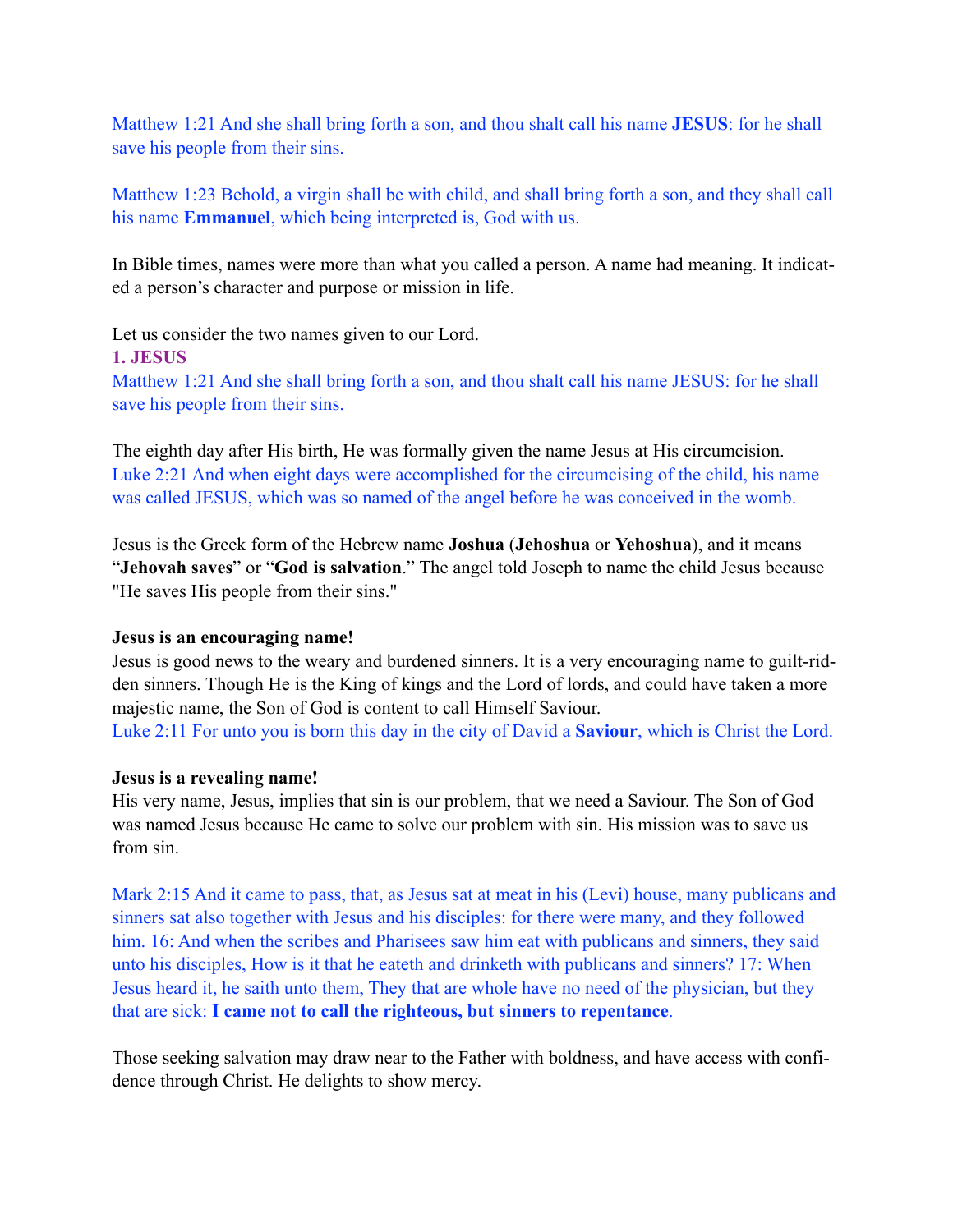John 3:17 For God sent not his Son into the world to condemn the world; but that the world through him might be saved.

## **Threefold salvation**

The salvation He brings is a threefold salvation. The salvation He brings is past, present, and future salvation. He saves from the penalty of sin, from the power of sin and from the presence of sin.

# Matthew 1:21 And she shall bring forth a son, and thou shalt call his name JESUS: for he shall save his people from their sins.

I love it. He came to save His people from their sins. Notice the word used is not "**IN**" but "**FROM**." When God saves, He does not only delivers the sinner from the penalty of sin, but He also delivers the sinner from the power of sin. And praise God, ultimately from the presence of sin.

## **Great price and a great cost**

He will save sinners from their sins at a great price, at a great cost, not to us but to Him. He will save sinners, by coming as a human baby and by living a sinless life, by dying in our place on the cross, and rising again to a victorious resurrection never to die again.

> *Man of sorrows what a name For the Son of God, who came Ruined sinners to reclaim: Hallelujah, what a Savior!*

## **2. EMMANUEL**

Matthew 1:23 Behold, a virgin shall be with child, and shall bring forth a son, and they shall call his name **Emmanuel**, which being interpreted is, **God with us**.

Emmanuel, I love that name. We do not usually refer to Jesus Christ as Emmanuel and the only time we hear that name is during Christmas season. But this is a very precious name. The name teaches us important truths about Jesus Christ and the way He cares for His people.

**First**, the name Emmanuel teaches us that **Jesus is both God and man**, divine and human. It is not simply that a "man of God" or a "godly man" would be with us but the **God Himself**. The perfect Son of God manifest in human flesh is with us. What a glorious truth! **We needed a perfect, infinite Being to offer a perfect, infinite atonement for our sins**. We needed Emmanuel, God is with us.

**Secondly**, the name Emmanuel reminds us that **God is always with us**. We are always before the presence of God, whether we are aware of it or not. Even in times we feel alone. Even in times we feel forsaken. God is there with us.

Jesus has promised ...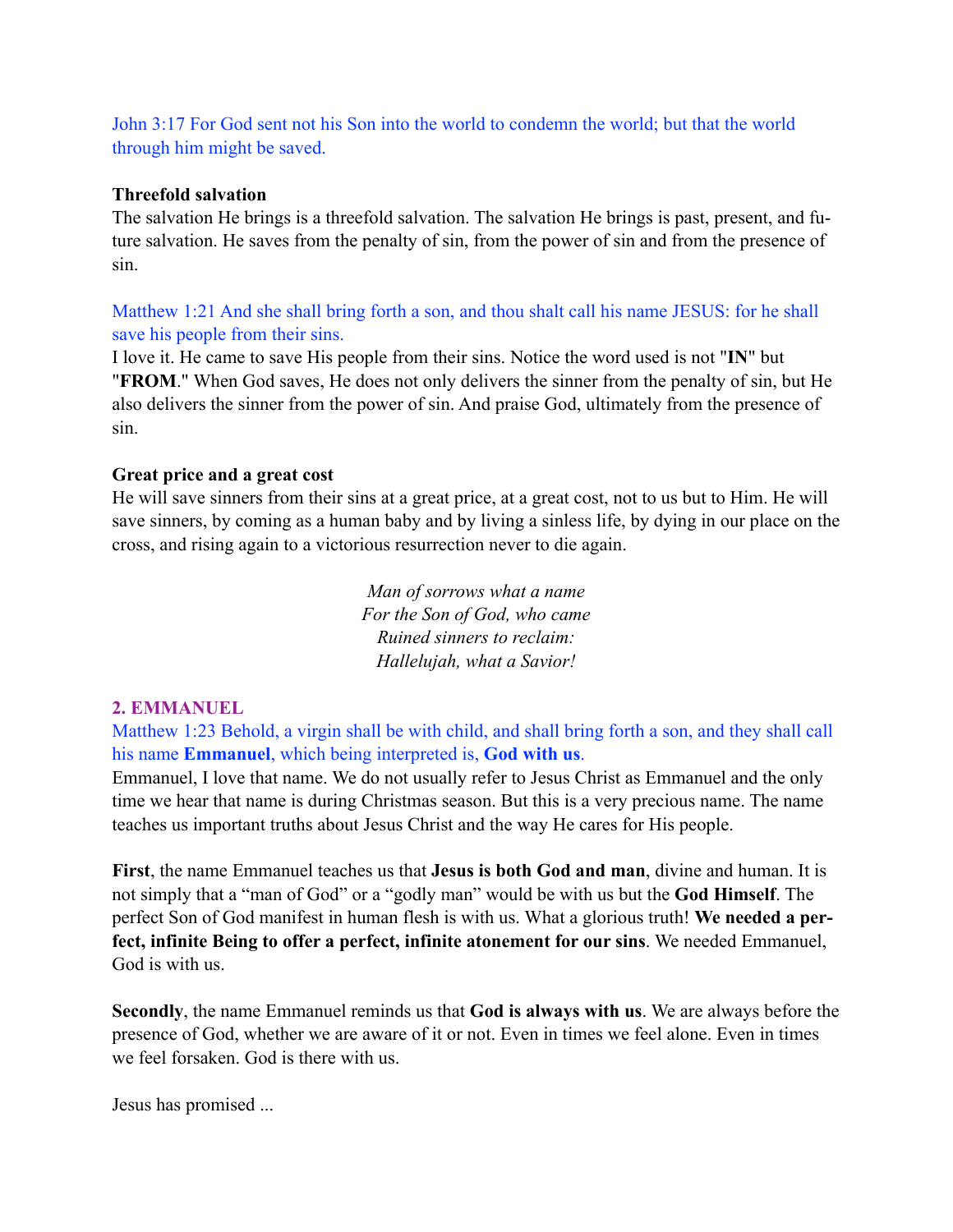Hebrews 13:5 Let your conversation be without covetousness; and be content with such things as ye have: for he hath said, **I will never leave thee, nor forsake thee**.

He is with each of His people constantly and available to them to meet their needs. **When we serve Him**, He is working with us. **When we are in difficult places**, He is with us to help us. **When we are struggling and battling with sin**, He is with us to help us overcome sin and temptation. **When we fall into sin**, He is with us to forgive and to cleanse and to restore. **Even in the hour of death**, He is with us.

Psalm 23:4 Yea, though I walk through the valley of the shadow of death, I will fear no evil: for thou art with me; thy rod and thy staff they comfort me.

### **He will be with us for all eternity**

Revelation 21:1 And I saw a new heaven and a new earth: for the first heaven and the first earth were passed away; and there was no more sea. 2: And I John saw the holy city, new Jerusalem, coming down from God out of heaven, prepared as a bride adorned for her husband. 3: And I heard a great voice out of heaven saying, Behold, the tabernacle of God is with men, and **he will dwell with them**, and they shall be his people, and **God himself shall be with them**, and **be their God**.

God with us all the days of our lives, forever!

*"O my LORD, if I am to be forever with Thee, I have a destiny incomparable. I will not envy an archangel. To be forever with the LORD is my idea of heaven at its best. Not the harps of gold, nor the crowns unfading, nor the light unclouded is glory to me; but Jesus, Jesus Himself, and myself forever with Him in nearest and dearest fellowship."* - C. H. Spurgeon

### **Closing Appeals**

### **To those who are still unsaved**

Friends, that is the Jesus who came into the world. He did not come so that we could decorate our homes, have Christmas parties, give and receive gifts. He came to save sinners. If you are a sinner, that is good news.

Luke 2:11 For unto you is born this day in the city of David a Saviour, which is Christ the Lord. "Unto you" is born a Savior—unto you personally. Is He your Saviour? Do you know Him as the Emmanuel?

Receive Him. Believe on Him. Trust in Him. Entrust your soul to Christ. And you will find Him as your Saviour and your Emmanuel!

#### **There is no other name**

Acts 4:10 Be it known unto you all, and to all the people of Israel, that by the name of Jesus Christ of Nazareth, whom ye crucified, whom God raised from the dead, even by him doth this man stand here before you whole. 11: This is the stone which was set at nought of you builders,